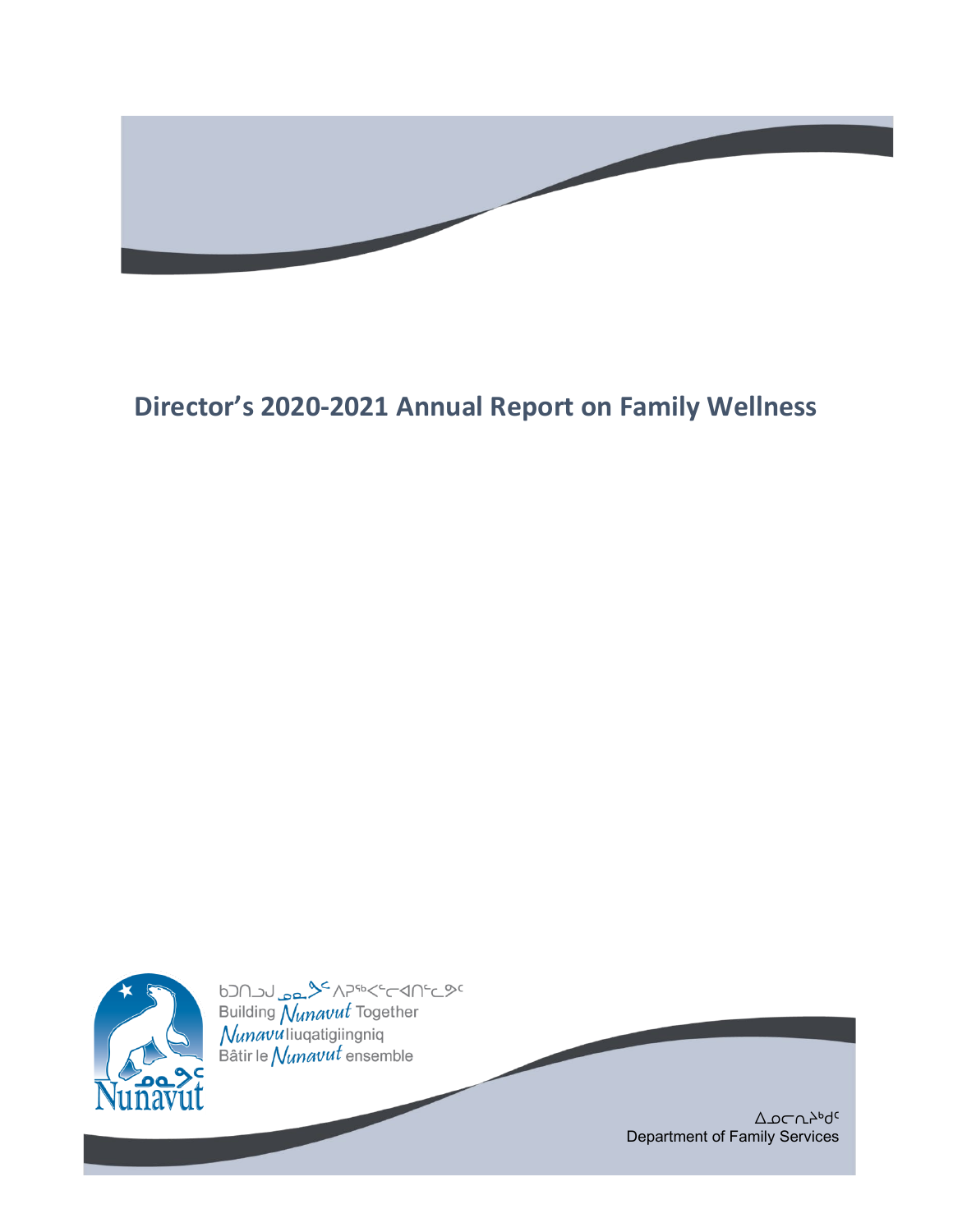# Contents

| INTRODUCTION 5                                                                                    |  |
|---------------------------------------------------------------------------------------------------|--|
|                                                                                                   |  |
|                                                                                                   |  |
|                                                                                                   |  |
|                                                                                                   |  |
|                                                                                                   |  |
|                                                                                                   |  |
|                                                                                                   |  |
| Strengthening the Government's Response to Child Sexual Abuse and Other Forms of Violence Against |  |
|                                                                                                   |  |
|                                                                                                   |  |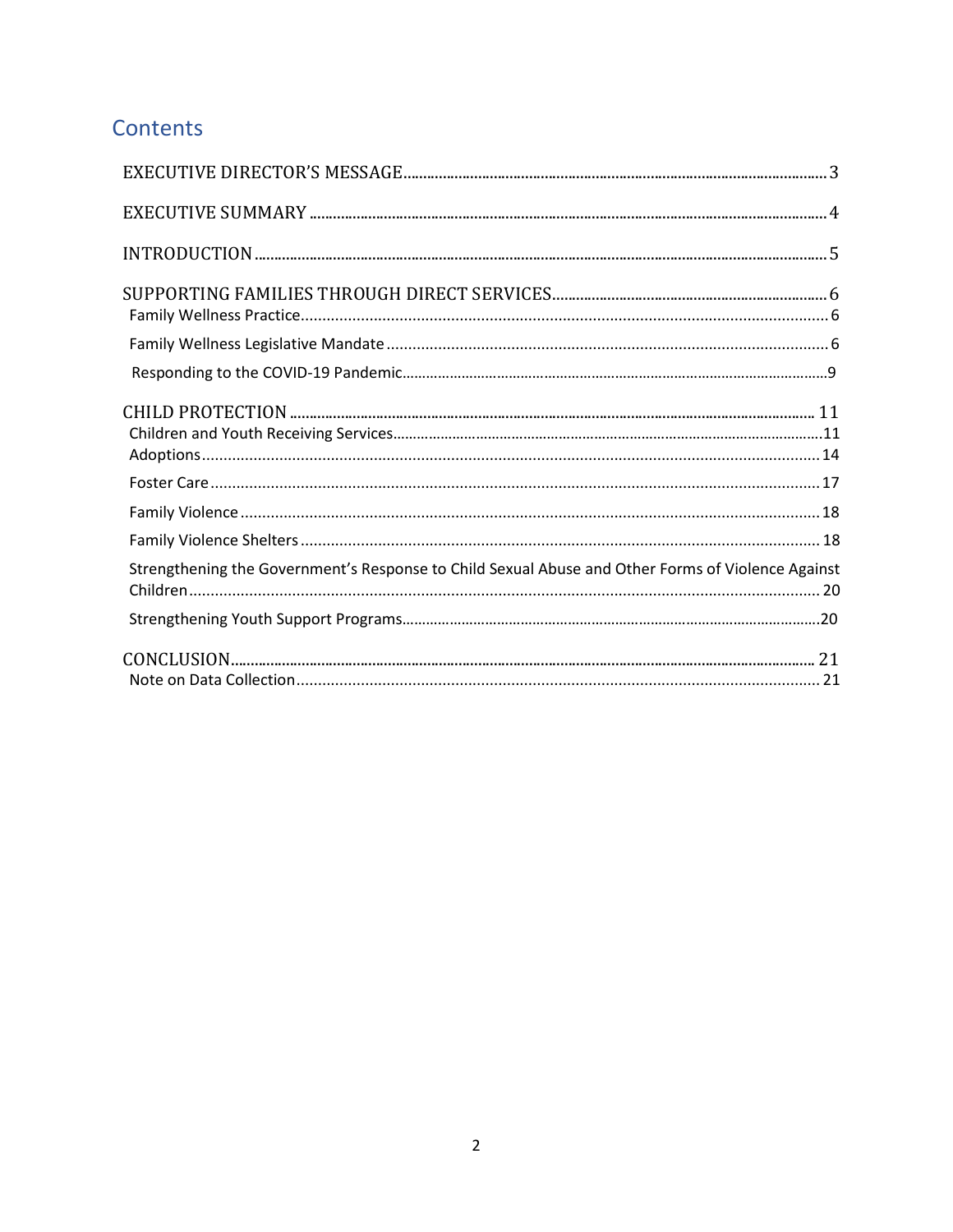# <span id="page-2-0"></span>**EXECUTIVE DIRECTOR'S MESSAGE**

#### *Looking Back and Moving Forward*

Fiscal year 2020-2021 brought the world the unexpected challenge of the COVID-19 pandemic which has had a profound impact on all Nunavummiut. It was especially challenging for vulnerable children and families, and for those working on the front line, such as families supporting children in care. Many programs and support services that people relied on were not available, further restricting the already limited amounts of resources at the disposal of Nunavummiut.

Foster families had to find ways to maintain family connections for the children and youth in their care, support high risk children and youth with no recreational outlets. They had to develop even greater expertise in creating ways to enrich the lives of children with disabilities and other acute needs, all while supporting their own children and in some cases working at home.

It's safe to say that all communities had to face this challenge, but they rallied together in support of one another. Community members and Family Wellness staff worked together to create a safety net for our most vulnerable. We took advantage of the increased availability and use of technology to train and support foster parents and staff. More than 23 foster parents and 36 staff participated in training including joint sessions which created invaluable opportunities for experience and knowledge sharing.

Over the 2020–2021 fiscal year, the Family Wellness division continued to build and strengthen services for children, youth, and families. We worked collaboratively with the Department of Health in the response to the proactive measures taken by the Government of Nunavut to ensure residents of Nunavut had limited exposure to COVID-19. These measures included establishing 14-day isolation hubs in Ottawa, Winnipeg, and Edmonton. We began providing Community Social Service Workers (CSSW) services within the hubs in the summer of 2020. From June to August 2020, more that 602 families were served.

As always, we are grateful for the dedication of over 150 staff, 130 foster families and numerous community partners. You make a difference! In the spirit of *Piliriqatigiingniq*, working together for a common cause, we honour and support your ongoing efforts to better the lives of children, youth and families in Nunavut.

We feel confident that the work we did this year is a bedrock on which we will continue to build a meaningful system of social services that is responsive, consistent and aligns with *Inuit Qaujjimajatuqangut* and Inuit Social Values.

Quviasugit! Arijana Haramincic Executive Director Department of Family Services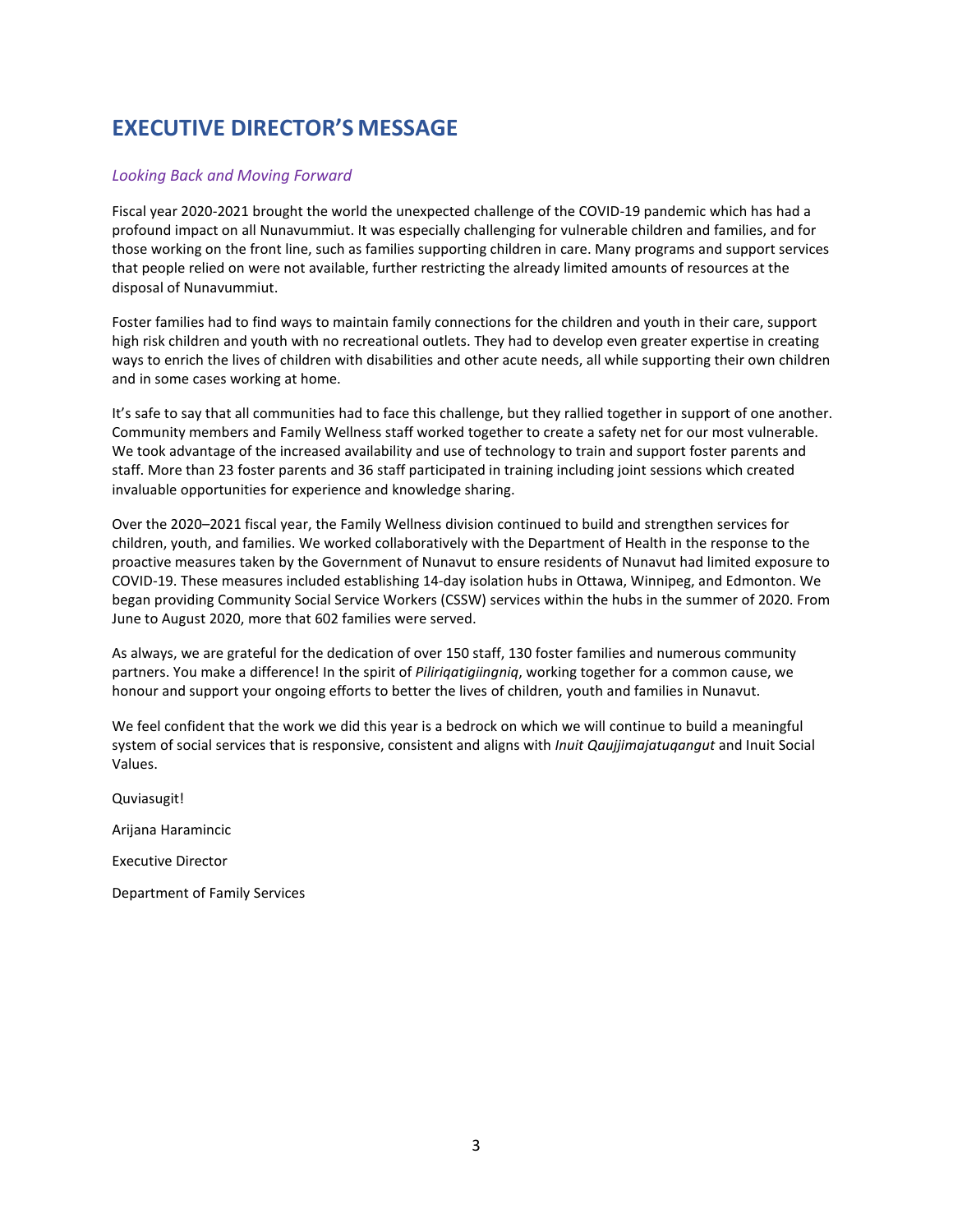# <span id="page-3-0"></span>**EXECUTIVE SUMMARY**

This report covers the direct and indirect services provided by the Family Wellness division during the 2020-2021 fiscal year, starting April 2020 and ending March 2021.

Despite the significant impacts of the COVID-19 pandemic, the Family Wellness division altered its form of work to continue to provide its essential services while ensuring evolving pandemic requirements were met. Community Social Service Workers (CSSWs) worked virtually with clients more than ever. In addition, when Isolation Hubs were set up out of territory for travellers to Nunavut, CSSWs quickly responded to support residents in these hubs by providing their services in collaboration with the Department of Health. CSSWs were, and remain, a critical service to supporting Nunavummiut during the pandemic. The division has demonstrated its ability to adapt its service models quickly to respond to evolving needs.

In addition to the frontline work of CSSWs, the division also delivers several activities specifically related to the protection of children and youth. While most placements of children and youth this year were with immediate or non-immediate family, rather than in group homes or foster care, the department supports all youth in care whether they are in or out of Nunavut. This included providing training to 23 foster parents this fiscal year. The division has also supported 18 adoptions this fiscal year and made call outs to raise awareness about adoptions in the territory.

Several other activities fall under the Family Wellness portfolio, including Family Violence Shelters, Men and Boys Initiatives, and advocacy initiatives. The division supports four family violence shelters in Nunavut that have accommodated 200 women and 241 children in Nunavut over the course of this fiscal year.

In sum, the division continues to deliver its essential services, grow its programs that support adults, children, and youth, and encouraging community involvement in programs. The division will amplify its efforts to recruit and retain staff to ensure that essential services are available. Finally, community engagement and partnership with hamlets, Inuit organizations, not for profit organizations and individuals remains a priority that the division hopes to develop further.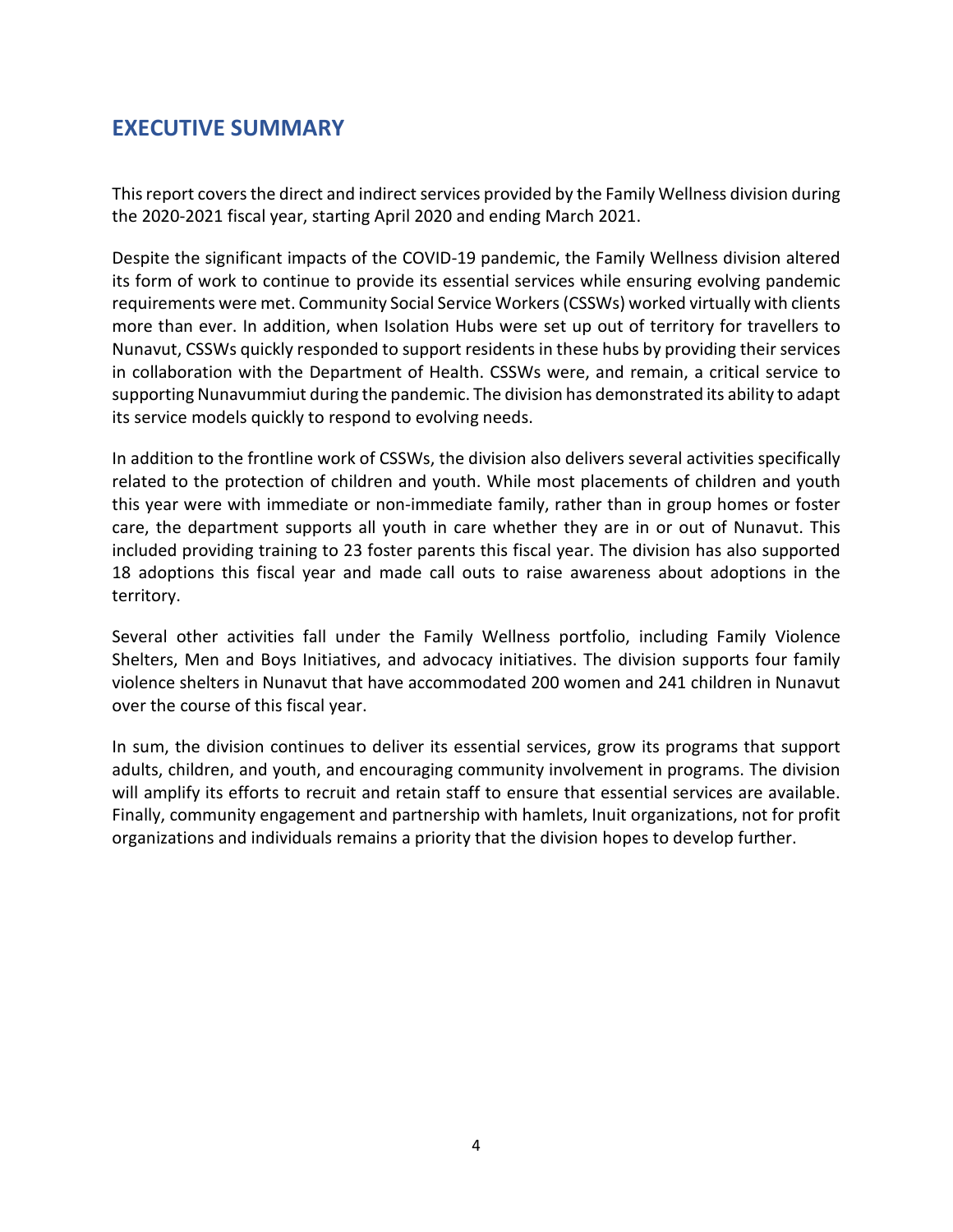# <span id="page-4-0"></span>**INTRODUCTION**

The Department of Family Services is responsible for the Income Assistance program, the Family Wellness Division, Career Development Services, and the Poverty Reduction Division. Our Mission is to enhance the well-being and self-reliance of Nunavummiut through integrated and innovative services. Our Vision is for "A Caring Community where all Nunavummiut thrive".

The Family Wellness division, within the department, has the following priorities:

- 1. Strengthening prevention and emergency supports for individuals and families impacted by or at risk of family violence.
- 2. Supporting youth by developing safe community spaces for Inuit youth.

The Director's Annual Report on Family Wellness is a requirement under the Child and Family Services Act. It allows us to review our efforts and progress and present our way forward.

This report will focus on the main areas of work the division is mandated to provide. This includes assisting families through the work of Community Social Service Workers (CSSWs), child protection, including adoption and foster care, adult services, including family violence shelters and social advocacy programs.

We will look at services provided directly by the division, as well as those that are made possible through funding that we provide.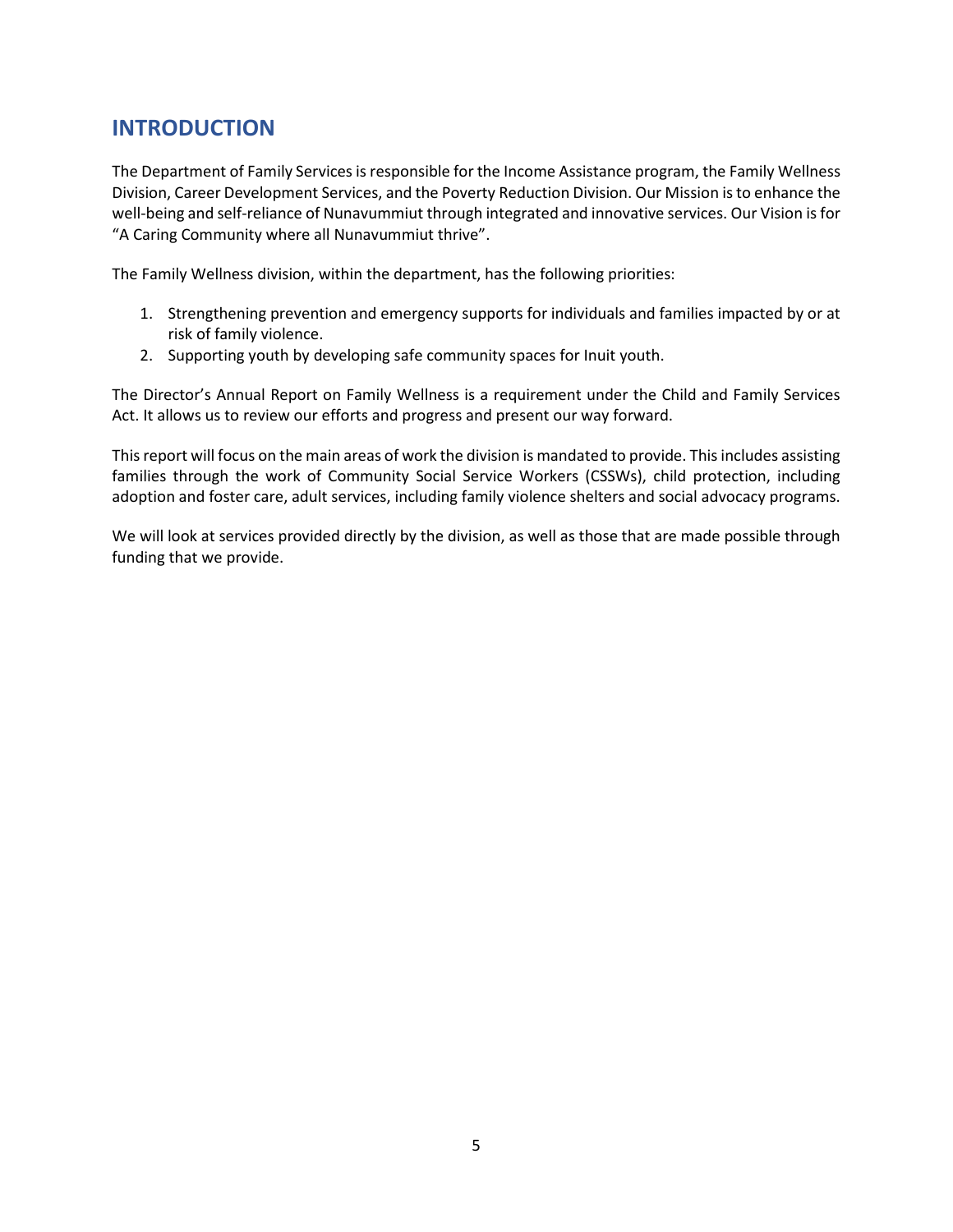## <span id="page-5-0"></span>**SUPPORTING FAMILIES THROUGH DIRECT SERVICES**

#### <span id="page-5-1"></span>**Family Wellness Practice**

Family Wellness practice uses a solution focused approach, centered on child safety and family support and reunification. We strive to be culturally sensitive and informed. Our actions are focused on *Inunguqsainiq,* supporting our children and youth to be productive members of society, and supporting families through *Inuttiavaunasuaqniq,* by facilitating case planning with families in the hopes that families can live with as few issues as possible.

Under the *Child and Family Services Act*, the department is mandated to provide a wide range of child protection services to children, youth, and families, delivered primarily by Community Social Service Workers (CSSWs). The services provided are based on referrals received from a variety of sources.

The reasons for referrals received in our Community Wellness offices across the territory are varied. Some examples include concerns regarding children at risk of or having experienced physical or emotional harm, sexual abuse or exposure to family violence, to requests for information or support through family placements.

The actions and types of engagement undertaken because of a referral range from investigations, brief services (for example, a short-term placement allowing a parent to access medical care), to referrals to other community supports, like Elders' committees or traditional parenting programs.

### <span id="page-5-2"></span>**Family Wellness Legislative Mandate**

There are key pieces of legislation that require the division to act in certain situations. The two key pieces to highlight in this report include the Nunavut *Child and Family Services Act* and the federal legislation, *an Act respecting First Nations, Inuit and Métis children, youth and families*.

First, if for whatever reason families do have a significant issue(s) which raises concerns of safety, and if all other safety plan alternatives have been exhausted, in accordance to Section 7 (a) to (o) of the *Child and Family Services Act* for Nunavut, children/youth may be temporarily relocated outside of their primary family home.

For Family Wellness, such action is only used as a last resort measure to protect the physical, mental, emotional, and spiritual safety of children/youth and their families. If children/youth must be relocated outside of their primary home for safety concerns, Family Wellness ensures that such children/youth are relocated to a home in which the children/youth and their family think, and feel would be a safe environment for a short period of time until reunification is possible. When children/youth are relocated outside of their primary home, Family Wellness will be sure to investigate whether the situation was a one-time event or if it is a continuous behavioural pattern. If Family Wellness believes there is a continuous cause of concern for the safety of children/youth and their family in the primary home it is the responsibility and obligation of Community Social Services Workers, appointed by the Government of Nunavut, to collaborate with the children/youth, along with their family and community, to delegate, diminish, or eliminate the safety concern(s). All actions taken by Social Workers are guided by Inuit Societal Values under Section 2 (a) to (f) and Section 3 (a) and (b) of the *Child and Family Services Act.*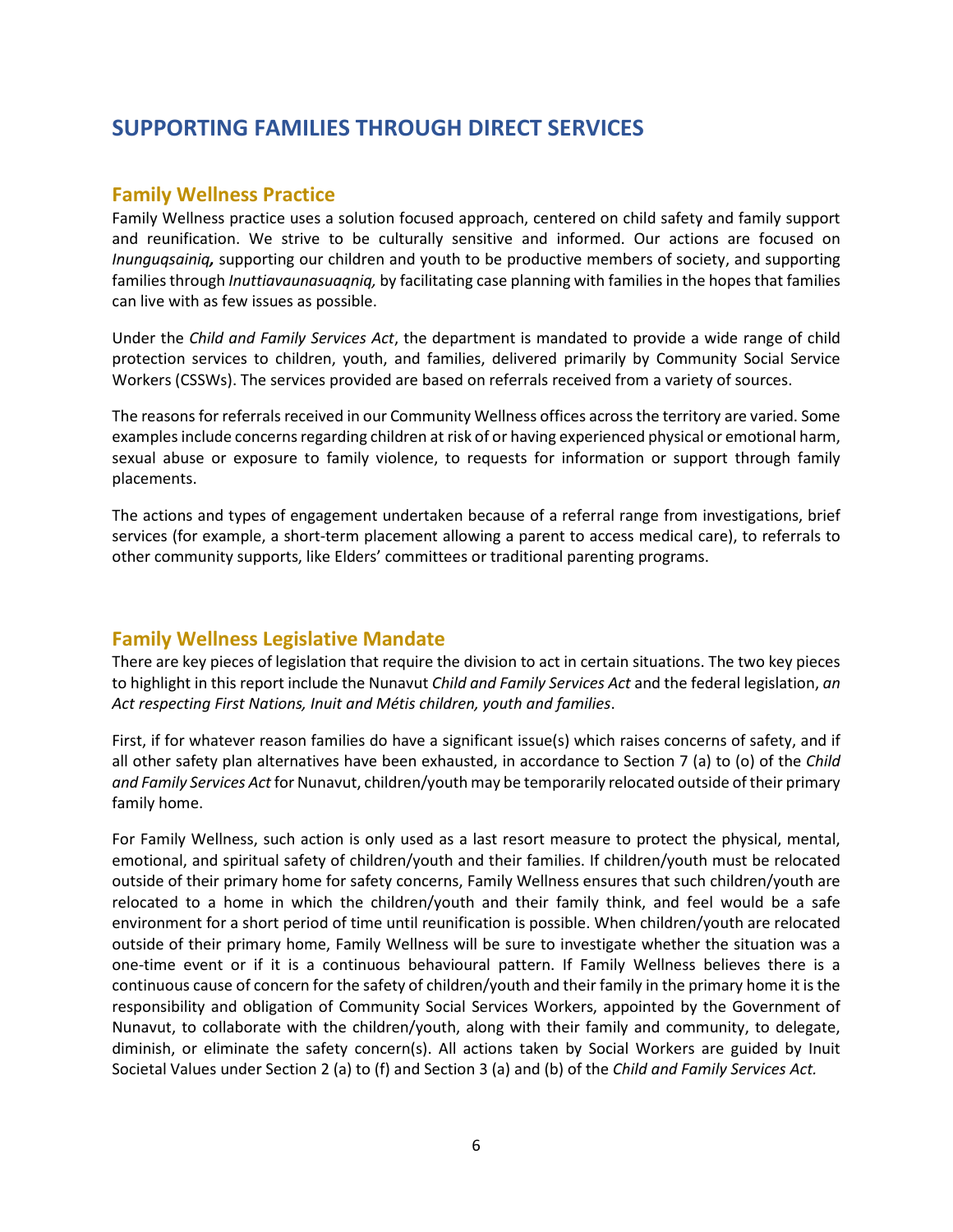Second, Family Wellness' services make a continuous effort to apply Inuit values and culture in their work. The new federal legislation that was enacted on June 19, 2019 supports our approach. This Act affirms the rights and jurisdiction of Indigenous peoples in relation to child and family services and sets out principles applicable, on a national level, to the provision of child and family services in relation to Indigenous children, such as the best interests of the child, cultural continuity, and substantive equality.

Our practice is child and family centered, and culturally informed. All actions taken by CSSWs are guided by Inuit Societal Values which are described under Section 2 (a) to (f) and Section 3 (a) and (b) of the *Child and Family Services Act*. Our actions are focused on *Inunguqsainiq:* supporting our children and youth to be productive members of society; and supporting families through *Inuttiavaunasuaqniq* which emphasizes case planning with families that leads to good, or problem-free lives. In instances where plans do not allow safe placement of children within the family home, children may be temporarily placed outside of the family home. The ultimate goal, however, is to keep children safe with family and when this is not possible, work is undertaken to provide families with programs and support to ensure children return home as soon as possible.

Figure 1 below depicts the steps typically utilized for engaging families who need support from the referral phase to the file closure phase. Referrals are received and assessed through a screening process. Children and families are part of the screening process and through this process the CSSW in consultation with their supervisors will determine the level of risk. If risk is low interventions are geared towards prevention. In this case, voluntary services or other service agreements can be used to provide services. If the risk level is high services are protection based. Court Orders may be put in place to protect the child(ren) or youth involved in the situation.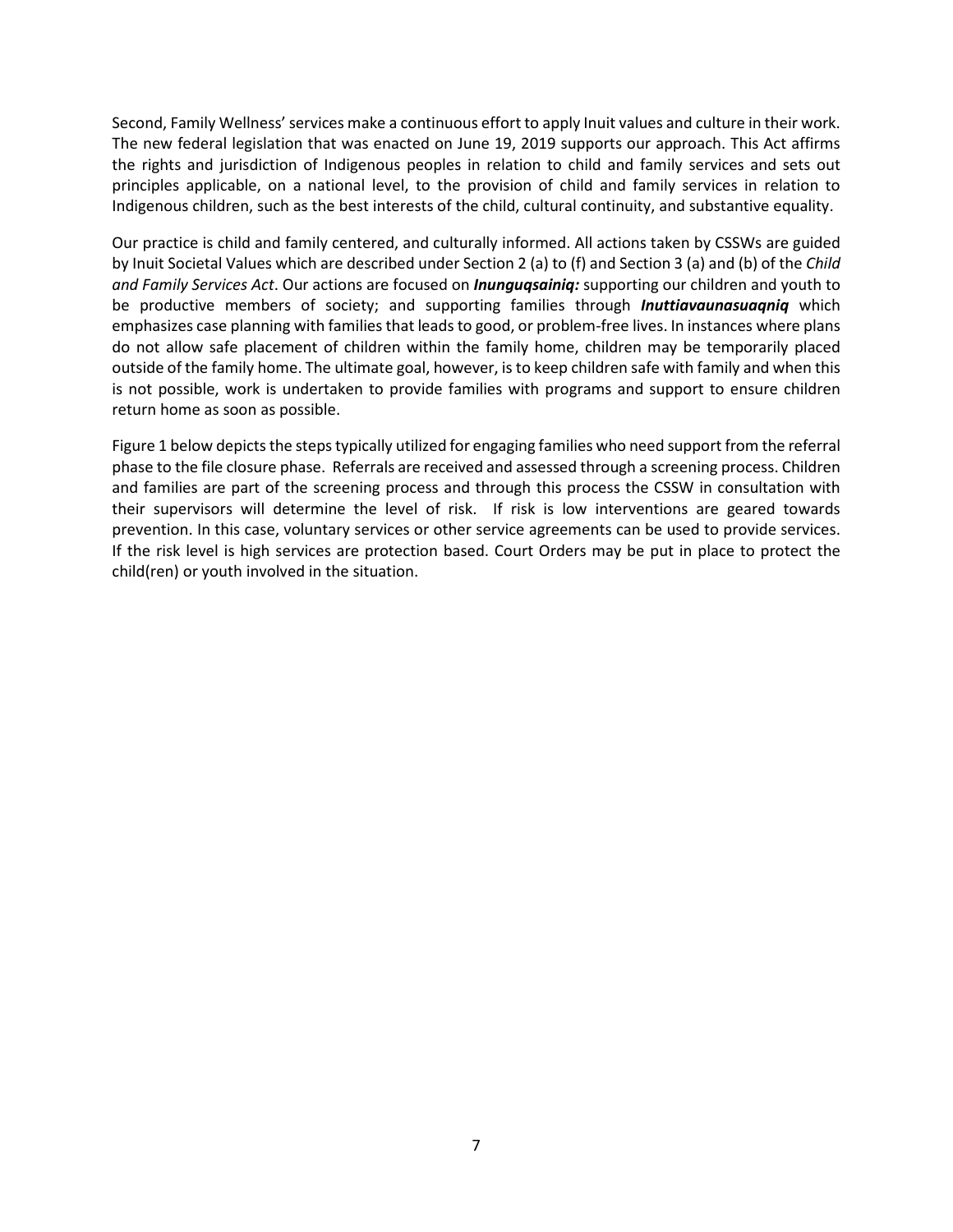# Figure 1: Family Wellness Process for Engaging Families Who Need Support

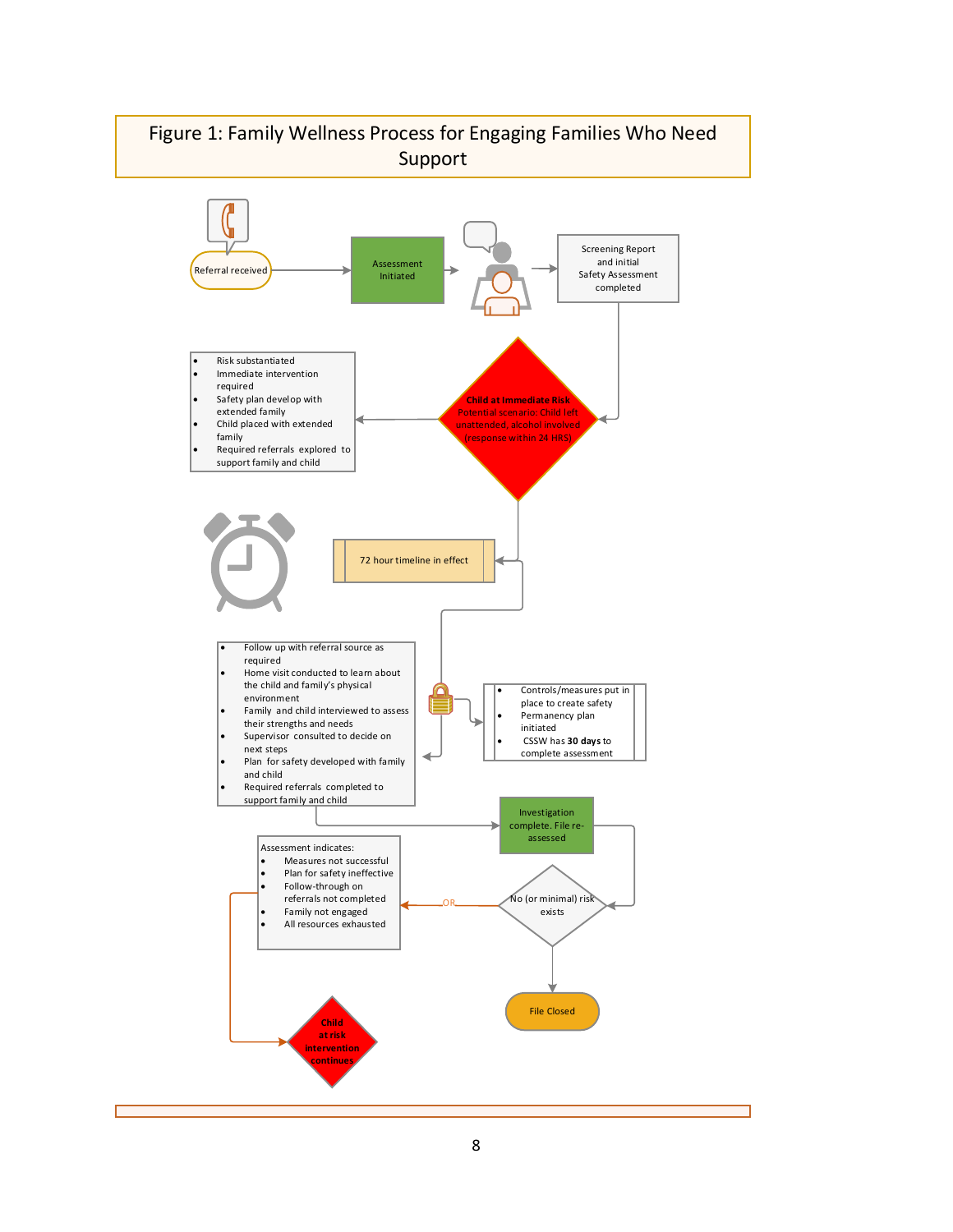### **Responding to the COVID-19 Pandemic**

#### **Front line In-Territory Supports**

The Covid-19 pandemic separated families, challenged service providers, and demanded innovation and creativity. The Family Wellness teams across the territory rose to the challenge. During this challenging time, staff were actively involved in client support. They used all the tools at their disposal and reached out to clients via phone, email, and text where appropriate. Packages of cleaning supplies were distributed and readily available upon request. They reached out to out-of-territory placements to see how clients were coping with the restrictions.

Families were kept connected, even though we were not able to offer in person visits, families were encouraged to maintain contact through either FaceTime, exchanges of pictures, and through phone calls. Working with adoptive parents posed some special challenges due to government restrictions and the use of isolation hubs. However, foster parents came forward and were willing to fill the gap until adoptive parents arrived in Nunavut.

In the true spirit of supporting community, individuals even contributed to supporting their communities on their own time as well. For example, one team supervisor in Iqaluit created an initiative named the "Hand Soap Project" to fundraise and used the funds received to purchase soap for families struggling to buy these necessities to help curb the spread of the COVID-19 virus.

#### **Front Line at the Out of Territory Isolation Hubs**

To support Nunavummiut who required services outside of the territory the division collaborated with partners to keep Nunavummiut safe. We began providing Community Social Service Worker (CSSW) services within the isolation hubs in the summer of 2020. Family Wellness worked closely with Department of Health staff to develop a model of services that met the needs of isolation hub residents. These services were well utilized. We tracked usage during the month of June 2020. Figure 2 below is based on Screening Reports and logs submitted by the CSSWs at the isolation hubs for the period beginning June  $1<sup>st</sup>$  to June 30<sup>th</sup>, in 2020. The total number of confirmed referrals to the isolation hubs for that period was 635.

The most utilized Hub for that month was the Ottawa location with 267 guests. The Ottawa Hub also had the highest number of child protection related interventions-90. The least number of child protection related interventions were undertaken in Winnipeg-6 although this Hub had the second highest number of guests-196. This may be related to the size of the city, proactive measures and the overall availability of prevention resources. Involvement related to child protection measures included issues related to addictions, mental health, and failure to meet their child/ren's needs. This however accounted for less than 9%- or 8.4 percent of the total referrals received.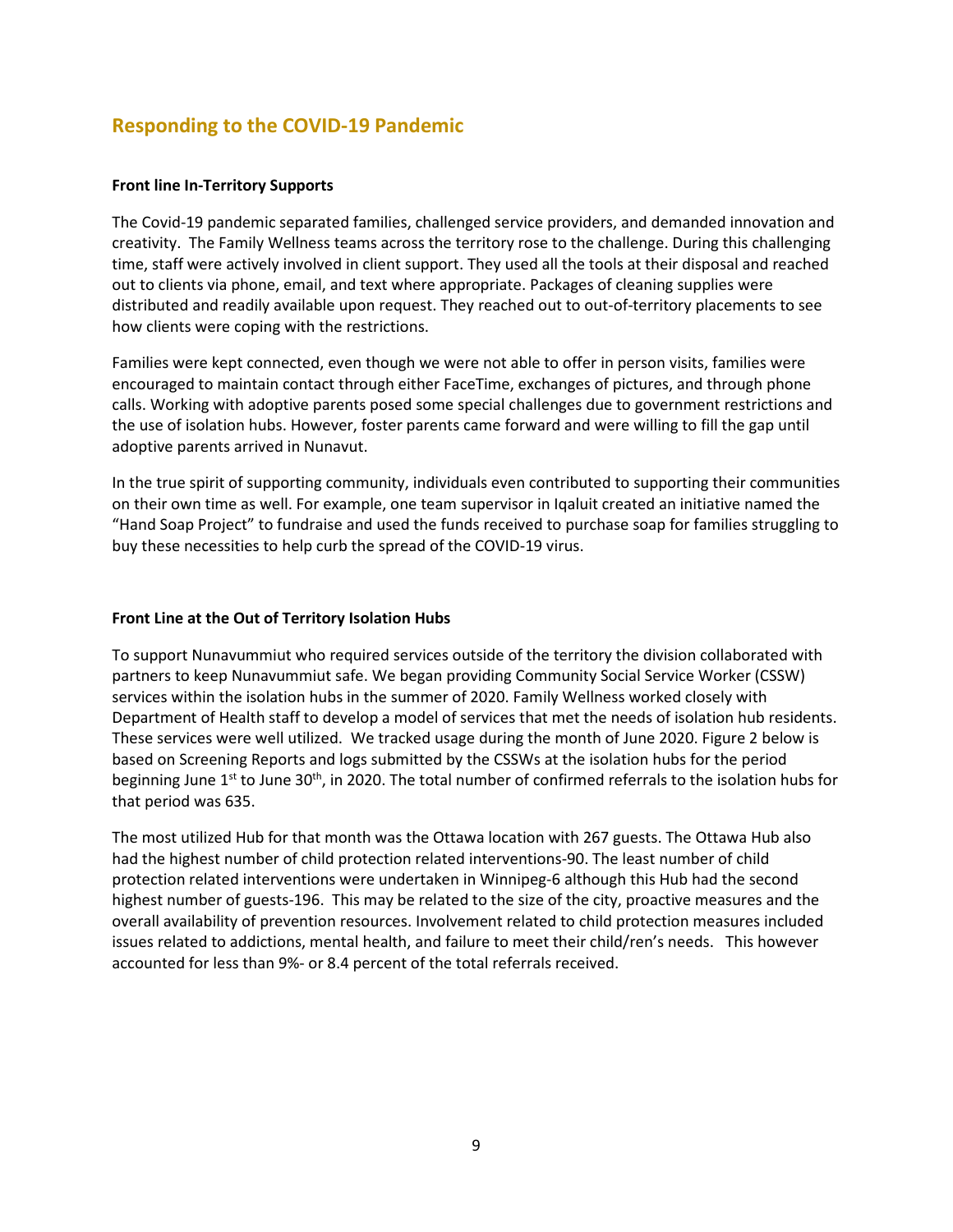

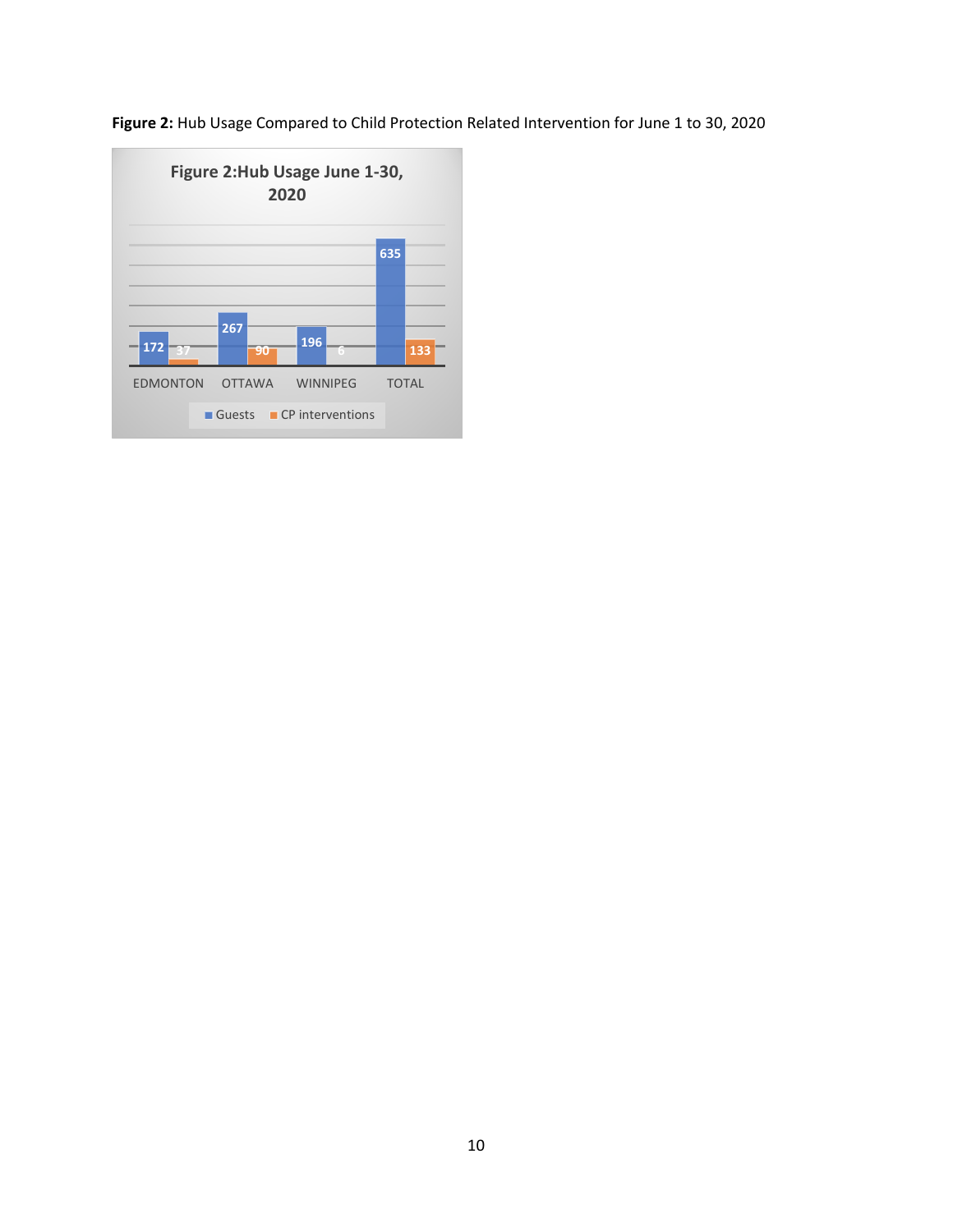# <span id="page-10-0"></span>**CHILD PROTECTION**

#### **Children and Youth Receiving Services**

Child protection covers the various services the division delivers related to protecting the rights of the child. It ranges from preventative work as well as reactive responses to children and youth in crisis or at risk.

In some situations, children may need to access services outside of their immediate family or extended family or as a last resort, outside of the territory of Nunavut. Table 1 below provides a statistical summary of wellness services provided to children and youth for the 2020 to 2021 year.

| <b>Indicators</b>                                                   | <b>Total</b> | Percentage |  |
|---------------------------------------------------------------------|--------------|------------|--|
| <b>Number of Children and Youth Receiving Services</b>              | 560          | <b>100</b> |  |
| Male                                                                | 283          | 51%        |  |
| Female                                                              | 277          | 49%        |  |
| <b>Children and Youth Receiving Services by Court or Agreement</b>  |              |            |  |
| Under Court Order                                                   | 294          | 52.5%      |  |
| By Service Agreement                                                | 266          | 47.5%      |  |
| <b>Children and Youth Receiving Services In or Out-of-Territory</b> |              |            |  |
| In Nunavut                                                          | 492          | 88%        |  |
| Out-of-Territory                                                    | 68           | 12%        |  |
| Children and Youth Receiving Services in Nunavut, by Placement Type |              |            |  |
| In Parental Home                                                    | 203          | 36.3%      |  |
| <b>Extended Family</b>                                              | 136          | 24.3%      |  |
| <b>Foster Homes</b>                                                 | 209          | 37.3%      |  |
| <b>Group Homes</b>                                                  | 12           | 2.1%       |  |

#### **Table 1: Statistical Summary of Family Wellness Services for 2020-2021**

As of March 31, 2021, the department was providing supports to 560 children and youth and their families. It is important to note that most children and youth (88%) are receiving services in Nunavut. Children are typically cared for within the territory. In some situations, mainly due to mental health, behavioural challenges or medical issues children may need to access services outside of the territory when these services are not available in Nunavut. Where there are mental health and/or medical challenges, the department will work with the Department of Health to find suitable placements and supports. It is also important to note, that the number of placements outside of the territory has not changed significantly over the years. Over the last five years more than 85% of children and youth have been supported within the territory. The number of children who have left the territory for care yearover-year in the last 5 years has remained consistently under 20 percent and in the 12 percent range over the last two years. Figure 3 provides a comparison of the data related to placement in and out of territory over the last five years from 2016 to 2021.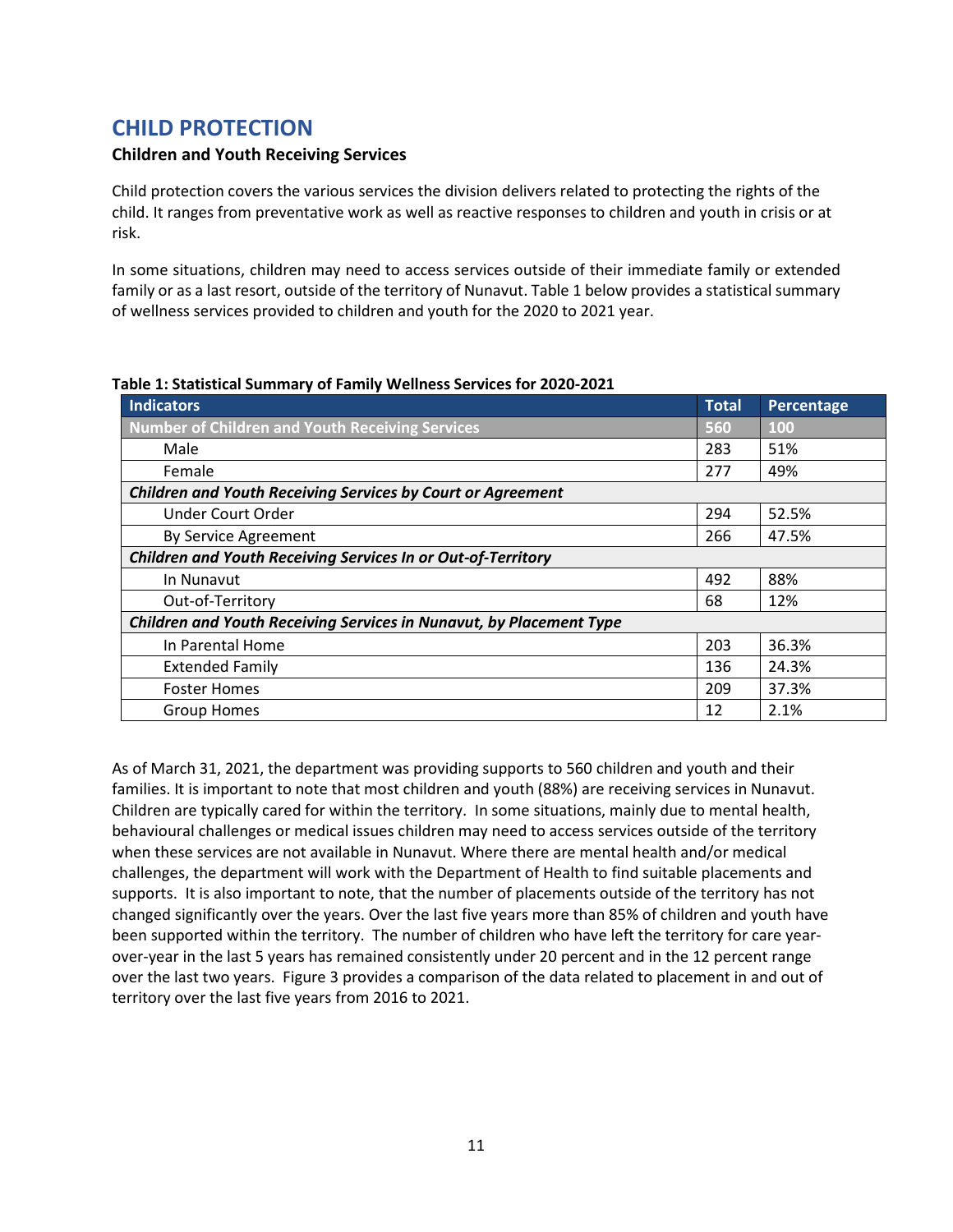**Figure 3a:** Children and Youth Receiving Services in Nunavut Compared to Out of Territory for the over the last 5 years (2016-2021)**.**



A review of the situation over the last five years also tells us that we have not done enough to significantly reduce the number of children and youth going out of the territory for services. The percentage of youth going out for services remains unchanged. A collaborative approach is needed with our partners in the community to reach a joint solution and to develop a more community-based approach to caring "in place" and "in community" in keeping with *Pijitsirniq* which requires that we serve and provide for families and community and that we always see the benefit of *Piliriqatigiinniq* or *Ikajuqtigiinniq* working together for a common cause.

Figure 3b: Trends in the Percentage of Children and Youth Receiving Services in and Out of Territory over 5 years.

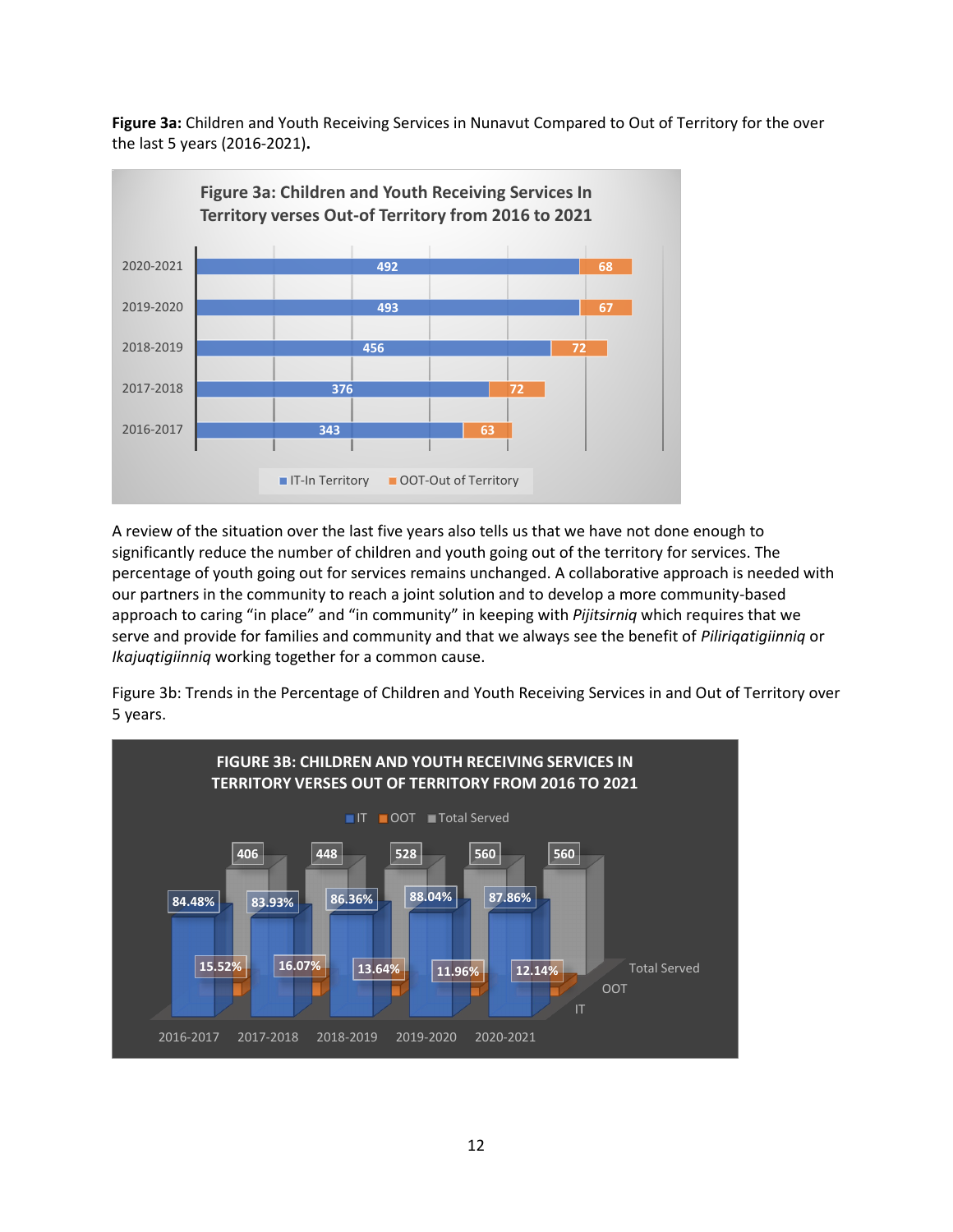While we strive to minimize the need for Nunavummiut in our care to move outside of the territory, we endeavor to provide the best oversight of their care and support if they are not able to stay in their communities. Over the last year, the department increased its out-of-territory service capacity by hiring an additional Client Liaison Officer (CLO) in Ontario. Prior to the additional CLO in Ontario there were two CLOs one located in Edmonton and the other in Ottawa. The Client Liaison officer provides client services for Family Wellness clients placed outside the territory, and quality assurance for care resources. To achieve this, the officer provides case management activities, liaison with other Family Services personal, conducts regular quality assurance reviews and oversight, under the direction of the Client Services Specialist. The Client Liaison Officers implements new directives and policies within their assigned jurisdictions that impact or improve the quality of life for persons requiring substitute care. To achieve this, the Client Liaison Officer must work with a wide variety of government departments, care providers, and other organizations. The Client Liaison Officer ensures all placement providers comply with licensing and contract terms and conditions.

The additional team member has enhanced our current services and improved our ability to monitor the wellbeing of our clients. The CLOs have also begun work in collaboration with other specialists on the team to develop presentations that will be delivered to service providers over the upcoming year to increase knowledge and understanding of Inuit culture. The aim of this initiative is to provide support to our service providers and clients outside of the territory so that they have access to culturally appropriate information and services.

The departmental services provided to children, youth, and families, fall into two categories: Voluntary Services and Involuntary Services.

#### Voluntary Services:

Voluntary Services include Service agreements that are utilized when a child or youth or family would benefit from receiving supports, but no serious, persistent child protection concerns exist. These include:

- **Voluntary Services Agreements**: an agreement with parents and children under the age of 16 who are not in need of protection but require some form of support.
- **Support Services Agreements**: an agreement with a youth between the ages of 16 and 19 who cannot remain safely in their parents' home and are making efforts to live independently; and,
- **Extended Support Agreements**: an agreement that allows the department to continue supporting youth after they reach the age of majority (19 years old) and until they are 26 years old.

#### Involuntary Services:

Involuntary Services require court orders and are sought when a child is at significant risk. Court orders are used when there are persistent and ongoing child protection concerns and all potential services have been applied. There are three types of court orders:

- **Supervision Order**: a court order that directs a CSSW to supervise the home of a child according to the terms and conditions of the order. The order cannot exceed one year;
- **Temporary Custody Order:** a court order which directs that the child be placed in the custody of the Director for a specified period no longer than one year. The court may also specify specific terms and conditions including terms and conditions regarding parental access to the child; and,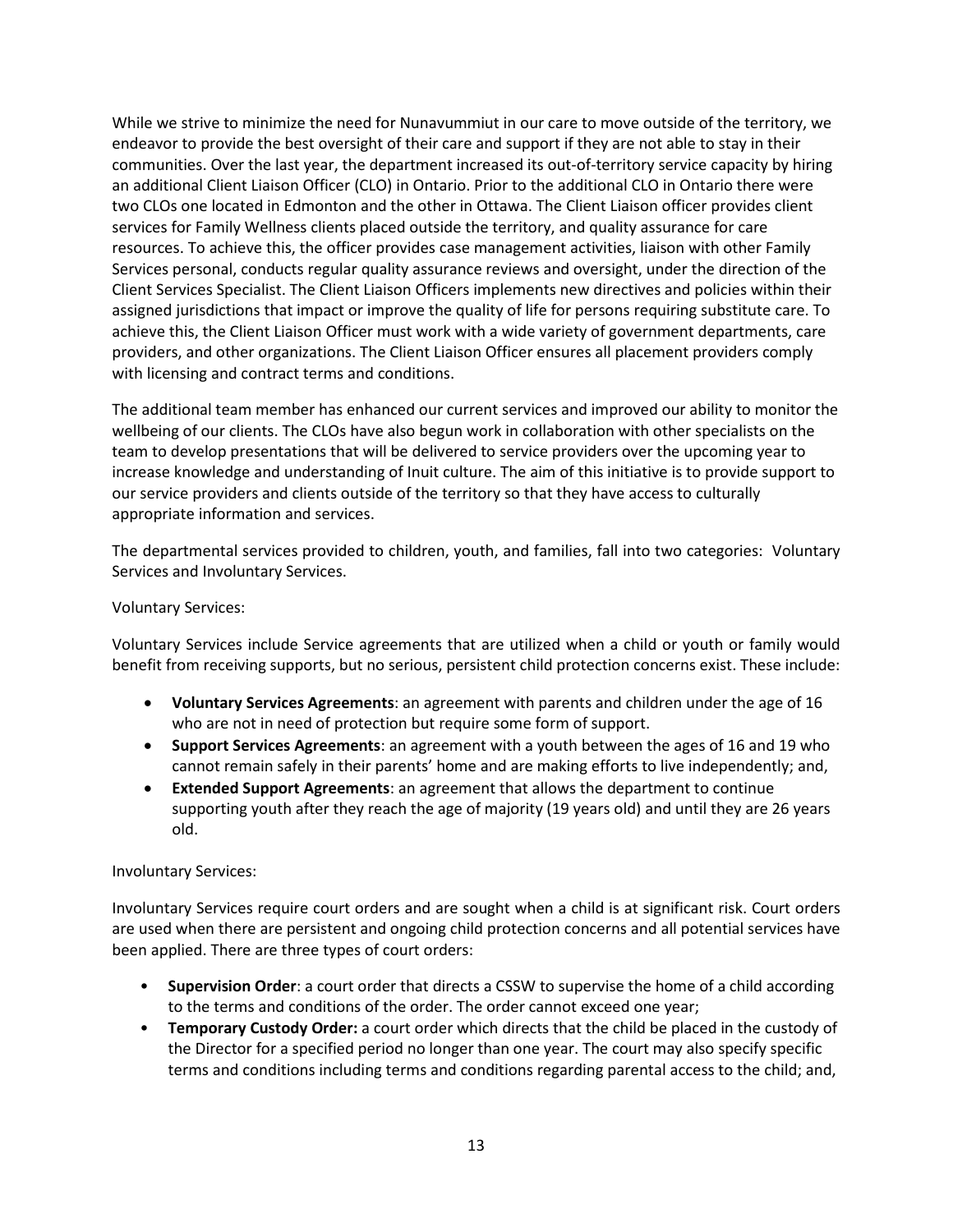• **Permanent Custody Order:** a court order that places a child in the permanent custody of the Director to age 16, extendable to 19 if the youth consents or if ordered by the court. The court may specify in the order any terms and conditions that the court deems necessary such as provisions around the child's access to their parent(s).

In addition to court orders if there is a level of risk that requires intervention families can opt to enter a Plan of Care (POC) as an alternative to court. A POC is an agreement utilized for children and families who are at risk and require support. It is an alternative to entering into a court process. The plan describes the risks that exist and the intervention options to reduce these risks. Plans of Care always include review process and dates for review. Figure 4 below provides an overview of the number of children who receive services through agreements compared to those receiving services through court orders.



#### **Figure 4: Services by Agreement Compared to Court Ordered Services- 2020-2021**

The data in Figure 4 above reveals that more that 50% of our interactions with clients are court ordered. Ongoing efforts are required to utilize prevention measures where possible and in a timely fashion to reduce the need for invasive interventions. This requires adequate staffing resources and ongoing training as well as ensuring that the tools we utilize have the intended impact. While we strive to protect the most vulnerable, prevention and community engagement are also key factors required for continuous improvement.

### <span id="page-13-0"></span>**Adoptions**

Under the *Adoption Act*, the department is responsible for processing adoptions, including departmental and private adoptions.

In the 2020/2021 fiscal year, we completed 18 adoptions. Of these, 14 were private adoptions and 4 were departmental adoptions.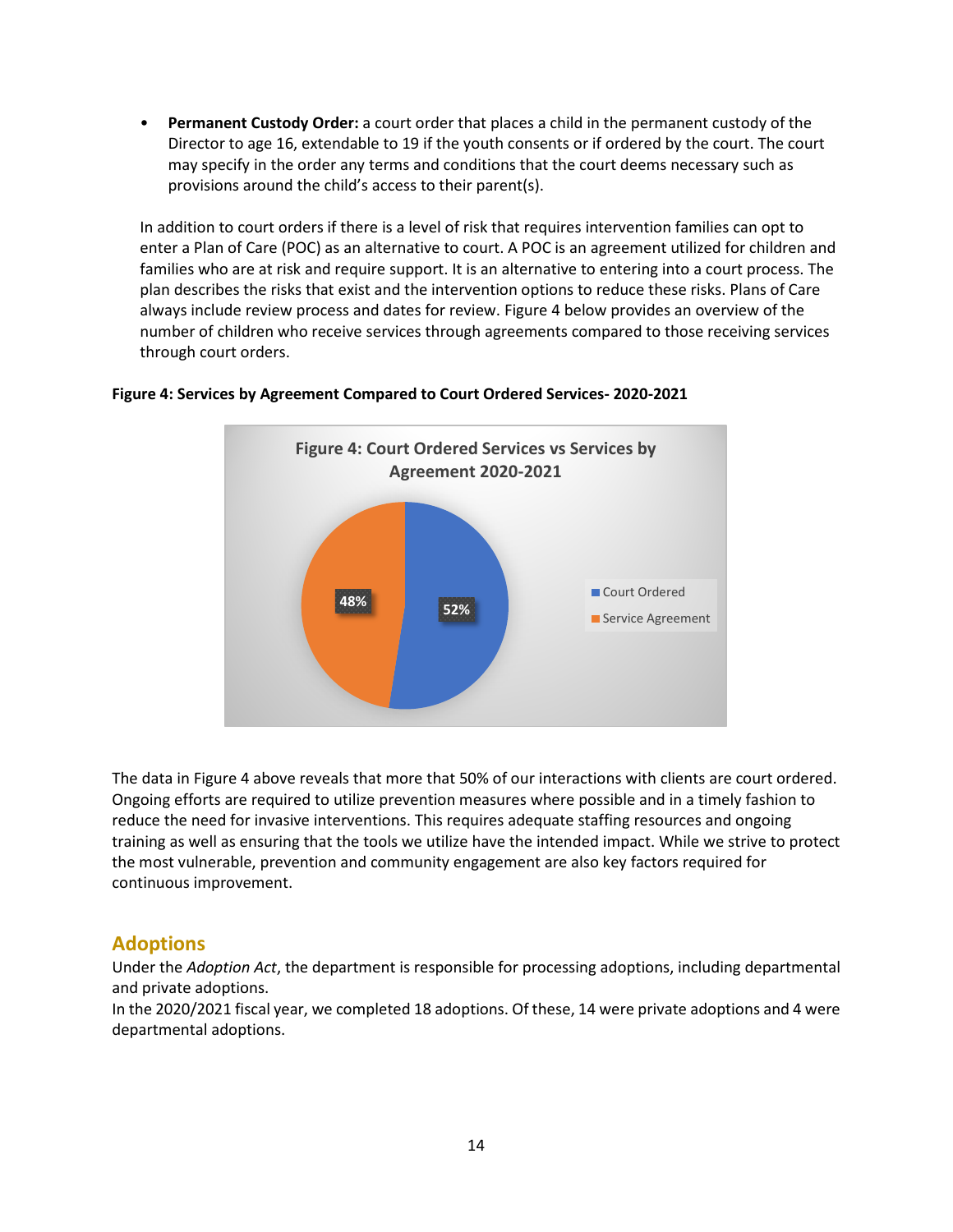#### Departmental Adoptions:

Departmental adoptions involve a child being adopted who is in the permanent care and custody of the Regional Director of Family Wellness by court order. For the Department of Family Services in Nunavut, there are two reasonings that Permanent Care (meaning adoption) would be granted:

- A parent delivers the child to a Child Protection Worker for the purpose of adoption, and the consents required have been provided to the Director (Sec. 37. (1) of the Child and Family Services Act).
- A child has been apprehended (Sec. 33 of the Child and Family Services Act) and eventually comes into the permanent care and custody of the Director of Child and Family Services.

#### Private Adoptions:

Private adoptions occur when the child/youth to be adopted is not in the care of the Director of Child and Family Services. Private adoptions are arranged independently between the birth parent(s) and adoptive parent(s) and must meet the requirements of the *Adoption Act.* Children and youth can be placed in adoptive families out of Nunavut, but the requirements of both Nunavut and the host province or territory must be met.

#### Custom Adoptions:

Custom adoption is a long standing and accepted practice of child placement in indigenous cultures. One or both birth parents and adopting parents must be of Inuit, Dene or Metis descent and must be a resident of or have some legitimate connection to Nunavut. Custom adoption is an arrangement for care of children between the natural parent(s) and the adoptive parent(s) (usually relatives or other people in the same community). Custom adoptions are processed by Adoption Commissioners in the various Nunavut and Northwest Territories communities.

Family Services provides support to Custom Adoption Commissioners under the *Aboriginal Custom Adoption Recognition Act* (ACARA). Although the department has no direct involvement in the custom adoption process, it is responsible for ACARA, including the appointment, training, and payment of Adoption Commissioners.

Figure 5a below gives the total adoptions completed in the territory and Figure 5b provides an overview of the adoptions completed in the territory for the year 2020-2021. Most adoptions were traditional in nature and were completed under the *Aboriginal Custom Adoption Recognition Act (ACARA).* The purpose of the legislation is to provide a procedure by which a custom adoption may be respected and recognized. Under this legislation, custom adoptions are legally registered outside of the courtroom and without legal proceedings, with the assistance of an appointed Custom Adoption Commissioner.

Custom Adoption Commissioners will process custom adoptions if one birth parent is Nunavut Inuit, and one adoptee parent is Nunavut Inuit. Custom Adoption Commissioners can refuse to process a custom adoption if they do not feel the legislation or Inuit tradition is being followed.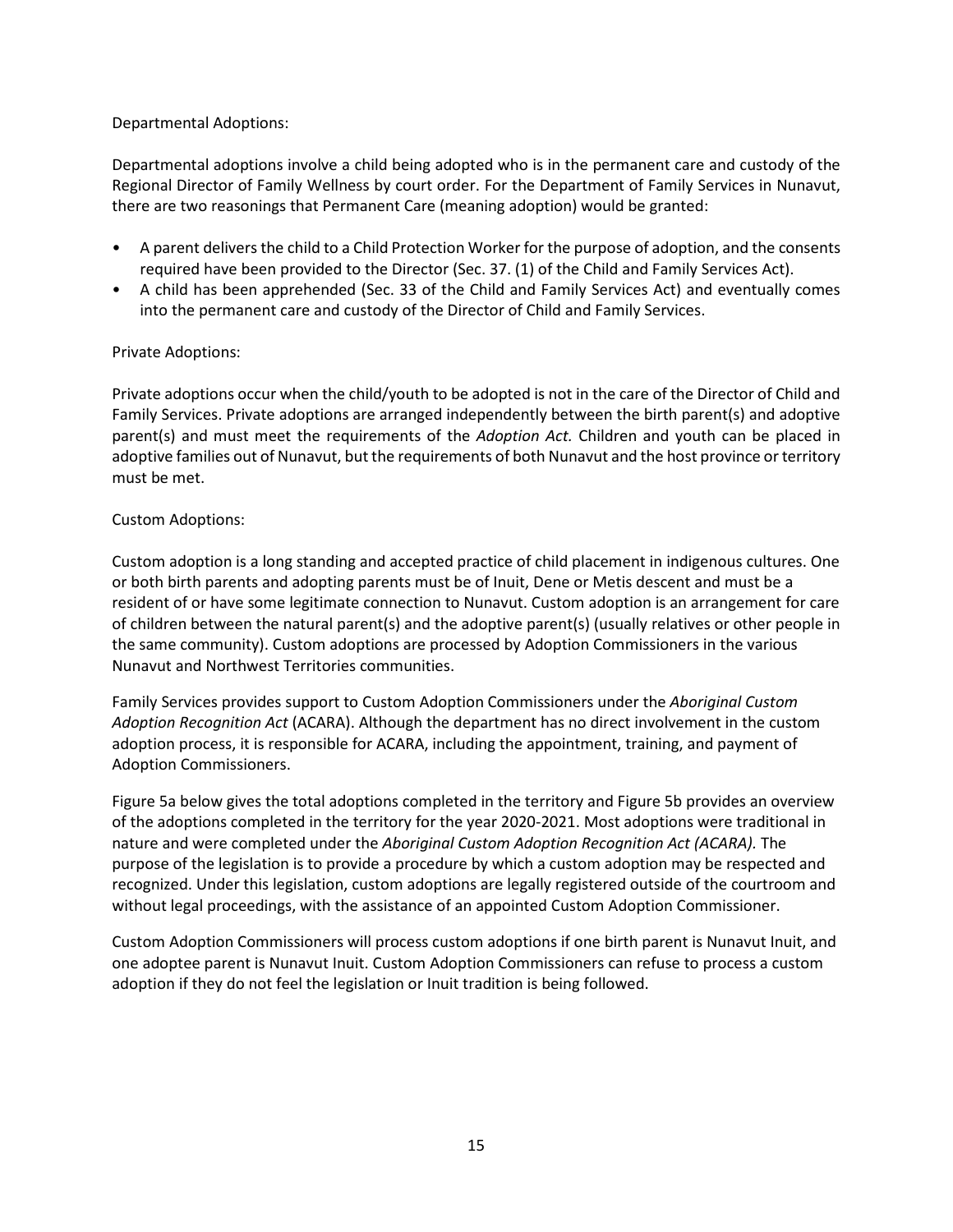





In addition to adoptions, there are 23 children receiving adoption subsidies. Adoption subsidies are applied for, reviewed, and approved for a variety of different circumstances. This can include undue financial burden where the adoptive parents would be unable to adopt without the financial support of the department, travel for the purpose of maintaining openness, or to offset the cost of medical assessments and interventions. The department is continuing to work towards permanency planning for all children involved with the department. We are also working to raise awareness about in-territory adoption as an option for permanency for children in the care of the Director of Family Wellness.

Due to the Covid-19 pandemic, we were not able to hold community events about adoptions, as we had hoped. In the coming years, we hope to increase our activities to include training, awareness campaigns, and to give adoptive families and youth who have been adopted, an opportunity to speak about how adoption has impacted their lives.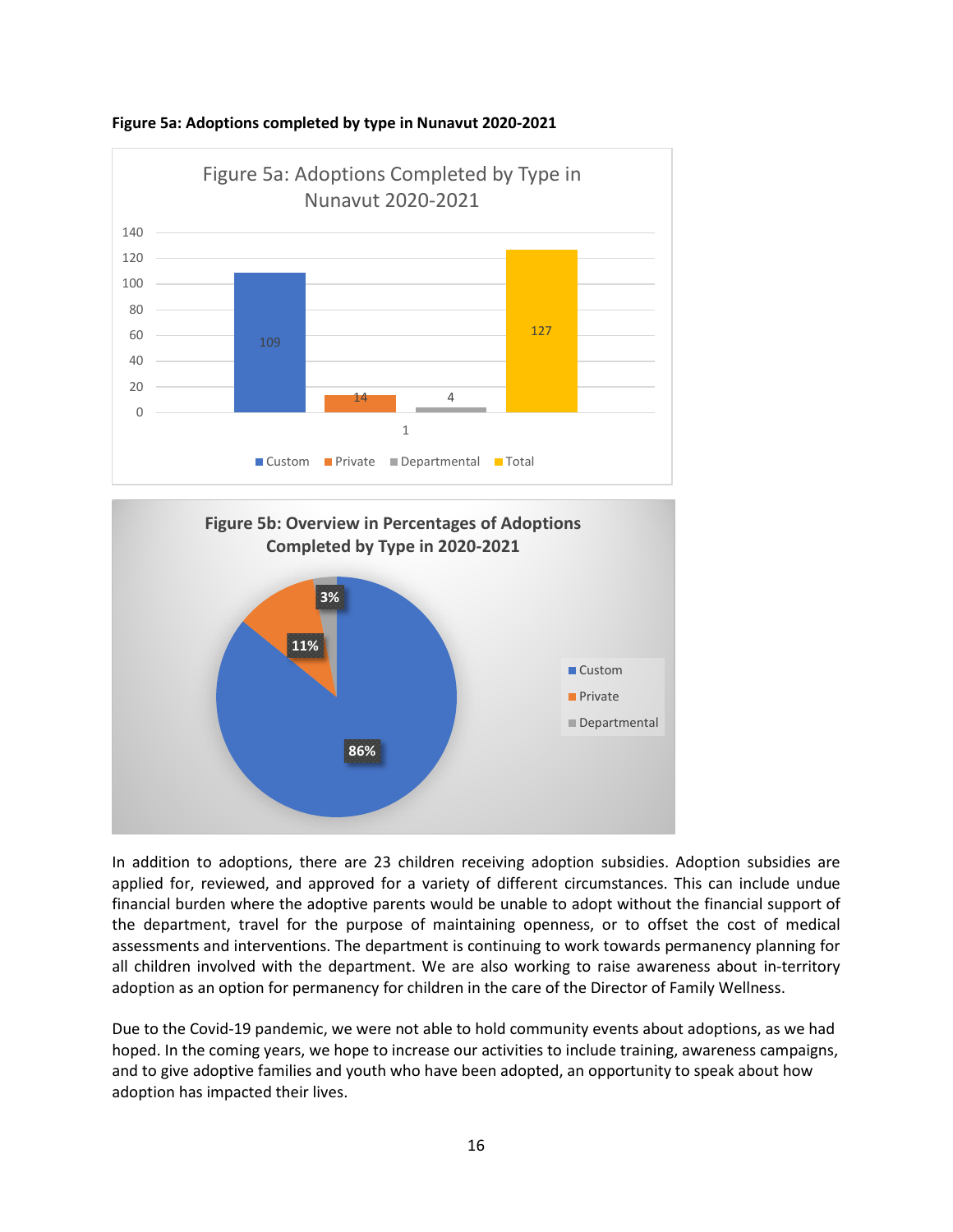### <span id="page-16-0"></span>**Foster Care**

Foster care plays an important role in providing children and youth with a safe, stable, and supportive environment until safety concerns have either been diminished/eliminated to where reunification is possible, or the department locates a permanent home. xtended family and community members are the first individuals from which the department considers into providing short-term, or long-term foster care until a more permanent plan is developed.

Of the 560 children receiving services in Nunavut, 209 (37%) were in foster homes. These placements consist of a combination of regular foster homes and extended family placements (Please see figure 6a below for the total placements by type). We note as well that less than 30% of these children are with extended family (please see Figure 6b below). This indicates a need for more targeted support to extended family who wish to support kin children and youth in need. It also points to the fact that barriers such as housing and food security, which are of major concern in the territory, may play a major role in preventing family members caring for each other.



#### Figure 6a: Placement Types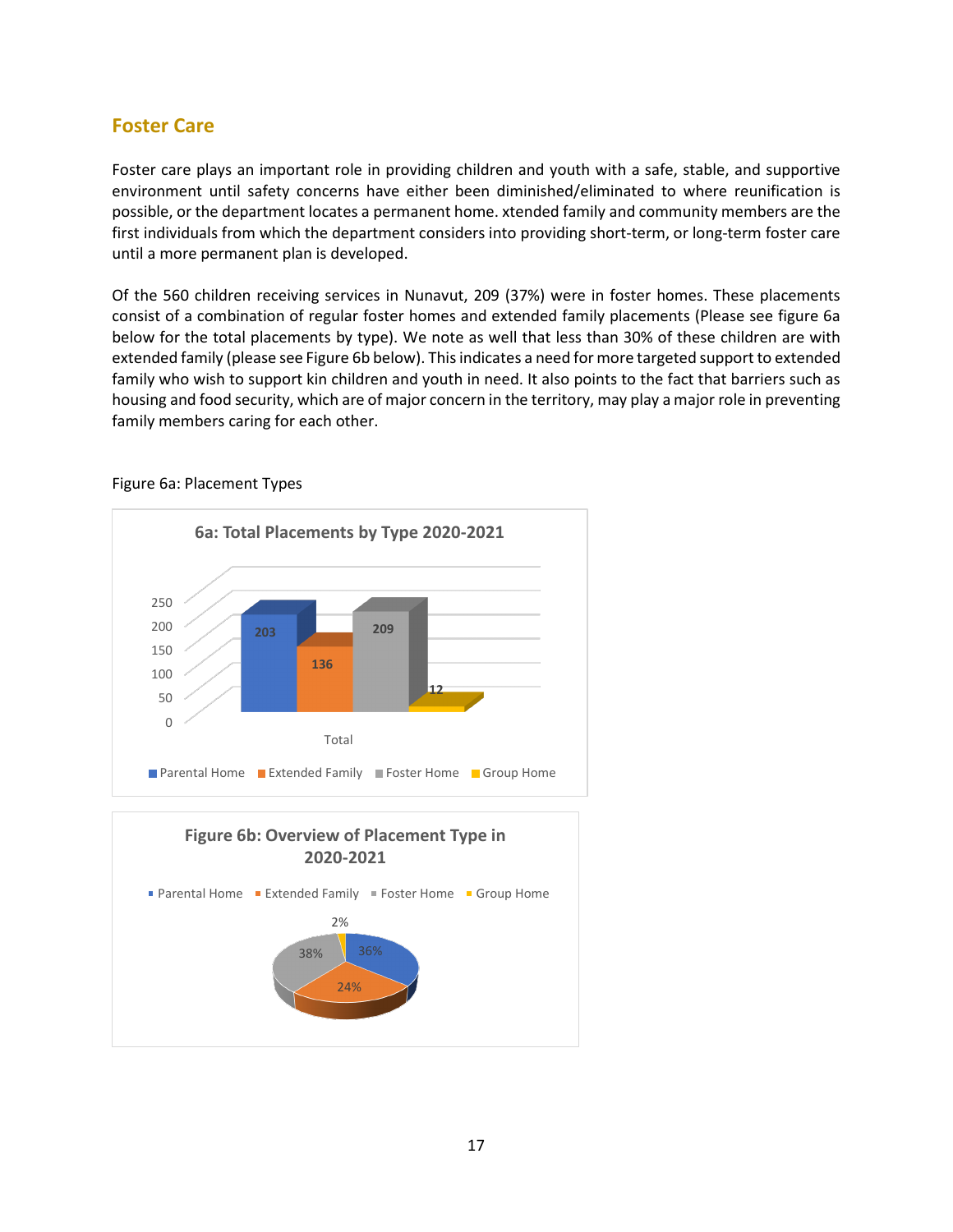Foster homes are an important resource within the community. A foster family training program was implemented in October 2020 and training was delivered to front line staff and management in the division. Continuous reviews and further development of the training platform is an ongoing process and is part of our long-term plan, including expanding the number of training modules available in the platform.

The training provided under the Family Wellness programs and supports for foster parents is meant to provide support through family and community-based programs and services. The intention is to support foster parents so that the physical, psychological, and emotional needs of children and families in vulnerable situations can be fulfilled. Over the last year, we covered the following topics for foster parent training:

- Foster Parent Orientation
- Safe Care
- Foster Care and Kinship Care
- Introduction to Trauma and Attachment
- Working with Biological Families
- Supporting Children's Mental Health
- Understanding Children's Behavior
- Foster Care Grief

We look forward to ongoing training and innovative supports for our foster parents as well as our children and youth in care.

### <span id="page-17-0"></span>**Family Violence**

#### <span id="page-17-1"></span>Family Violence Shelters

The family violence shelters in the territory are the YWCA Agvvik Qimaavik Women's Shelter in Iqaluit, Kataujaq Society Safe Shelter in Rankin Inlet, Crisis Intervention Centre in Kugluktuk and Tammaaqvik Women's Centre in Kugaaruk.

In Nunavut, from April 2020 to March 2021, reports submitted from Family Violence shelters indicated 496 people (214 women, and 282 children) had accessed the four Family Violence shelters across the territory. Put otherwise, approximately 43% of clients accessing shelters were women and 57% were children. Figure 7 below provides a visual representation of the use of shelters in Nunavut. The impact of violence on families and specifically on children is significant. Shelter programs offer safety to families especially these children, the most vulnerable and impacted. Families and, especially children require trauma informed support. Shelters in Nunavut are an important resource and require adequate resources to provide these programs and services. Safe spaces are an important community resource. Family Wellness is committed to supporting open and welcoming safe spaces that meet the needs of our most valuable resources - our children and their families - in all communities. Safety for our children is a right and should not be considered a privilege.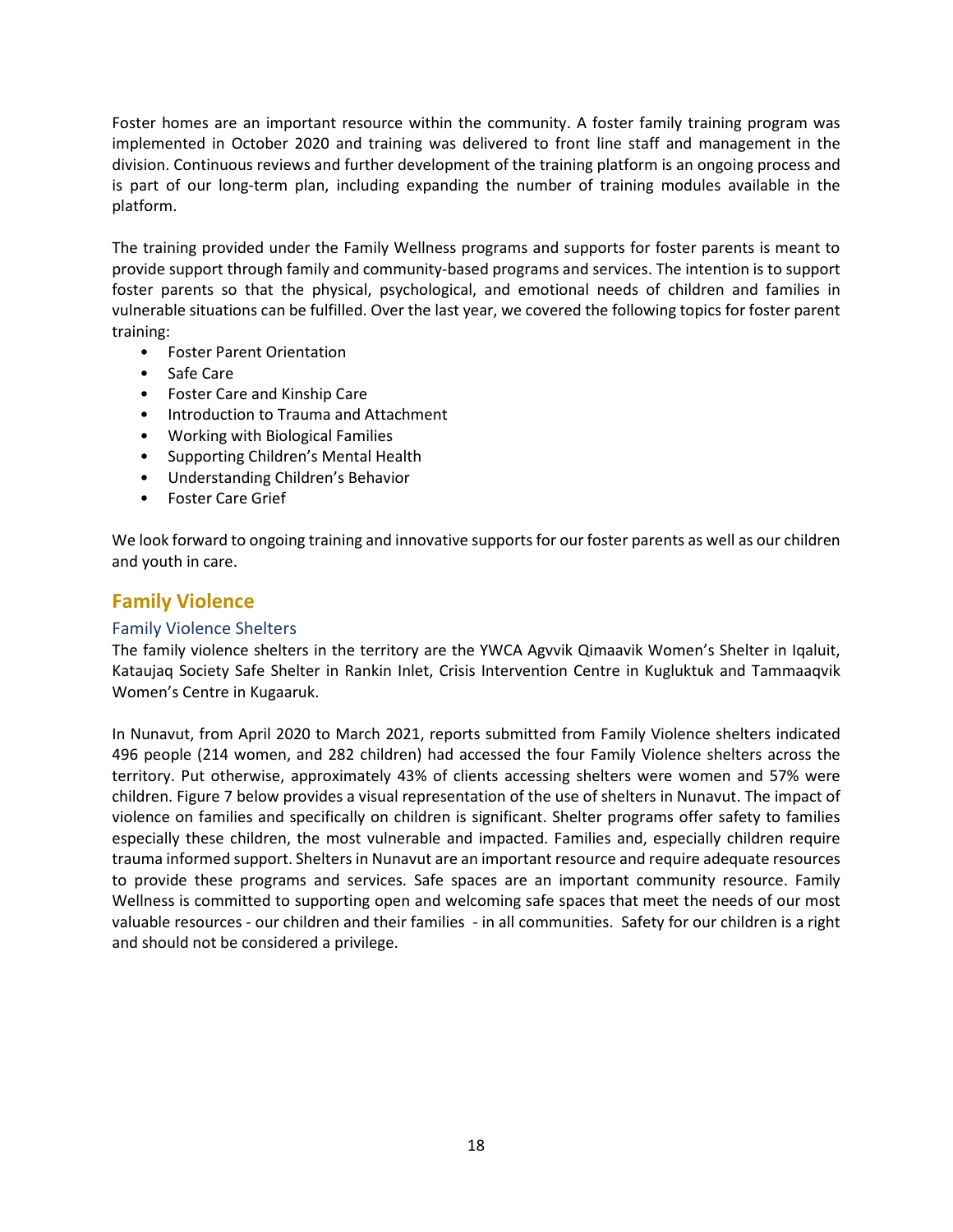

Figure 7: Occupancy Rates of Nunavut Shelters for 2020-2021

The Family Violence shelters offer several different services and programs to all residents on-site as well to the broader community they are in. As each shelter is in a unique building, they offer different numbers of bed or spaces for clients. This impacts the occupancy rates in Figure 7, as not all shelters are the same in size.

Services offered by shelters can include individual counselling, parenting after violence, the *Inunnguiniq* Parenting Program, safety planning and awareness raising about the cycle of violence, and provision of emotional and mental supports for children who witness abuse. They also offer traditional healing programs created by community members, which may be on the land healing programs, meeting with elders and/or sewing programs.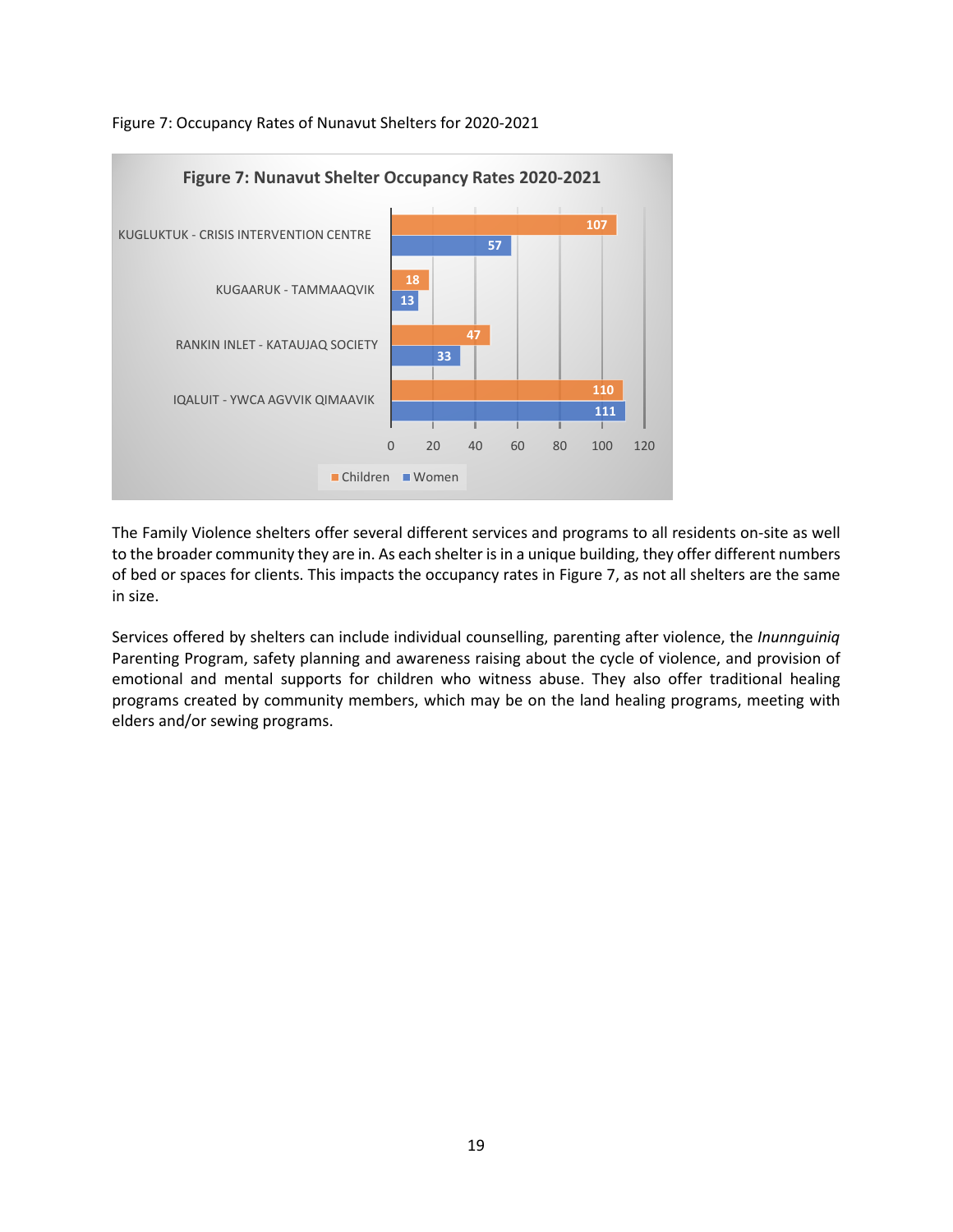### <span id="page-19-0"></span>Strengthening the Government's Response to Child Sexual Abuse and Other Forms of Violence Against Children

The department continues supporting and implementing initiatives in its efforts to strengthen the Government of Nunavut's response to child sexual abuse and other forms of violence against children and youth. Building from the Nunavut Child Abuse and Neglect Response Agreement, which involved all community resource agencies working to address youth in need, concrete safety mechanisms were identified. In response, over the last year Family Wellness developed and implemented a new Youth Initiatives Funding (YIF) program. The program provides opportunities for community-based agencies to implement overnight crisis shelter services and programming to youth who are escaping abuse.

This funding is available to create safe, youth transitional housing and overnight shelters. Four projects were approved in 2020-2021 – the first year the funding was available..

Through the YIF program, Cambridge Bay opened its first youth crisis shelter in, named the Okalik Youth Shelter. This shelter provides a safe place for youth from 12 to 18 years old in times of crisis.



Other departmental responses to child abuse include the Department of

Family Services ongoing work with *The Forensic Practice (TFP),* a Canadian company that we have been working with to develop and deliver the child abuse training program for staff. The intention of the project was to develop a staff training program that is sustainable, Nunavut-specific, and cost-effective. The program began in 2019-2020 with two training sessions in Iqaluit and in Rankin Inlet. The program continues although impacted by COVID- 19 restrictions.

### <span id="page-19-1"></span>**Strengthening Youth Support Programs**

One of the goals of Family Wellness programs, is to enhance the well-being and emotional health of children and youth in the territory. To accomplish this goal, we require practical, culturally informed, community driven and hands-on programs. Family Wellness has taken steps to support our youth by piloting two Youth Outreach Coordinator positions in Iqaluit in 2021-2022. These positions are not funded but will form part of our plans to develop and implement initiatives focused on supporting children and youth. The positions are critical because of the issues that children and youth in the territory face related to abuse, addictions and mental health, disability, family violence, suicide, and a lack of support services and programs.

Two of our major objectives for the upcoming year are to begin work on establishing Youth Outreach Coordinators in each region based on data from our pilot project in Iqaluit and ultimately to work collaboratively to develop a Youth in Care Network across the territory.

We are excited about the prospect of making these positions a permanent part of our intervention measures and look forward to the capacity that this will build within our communities and especially in providing much needed support for children.